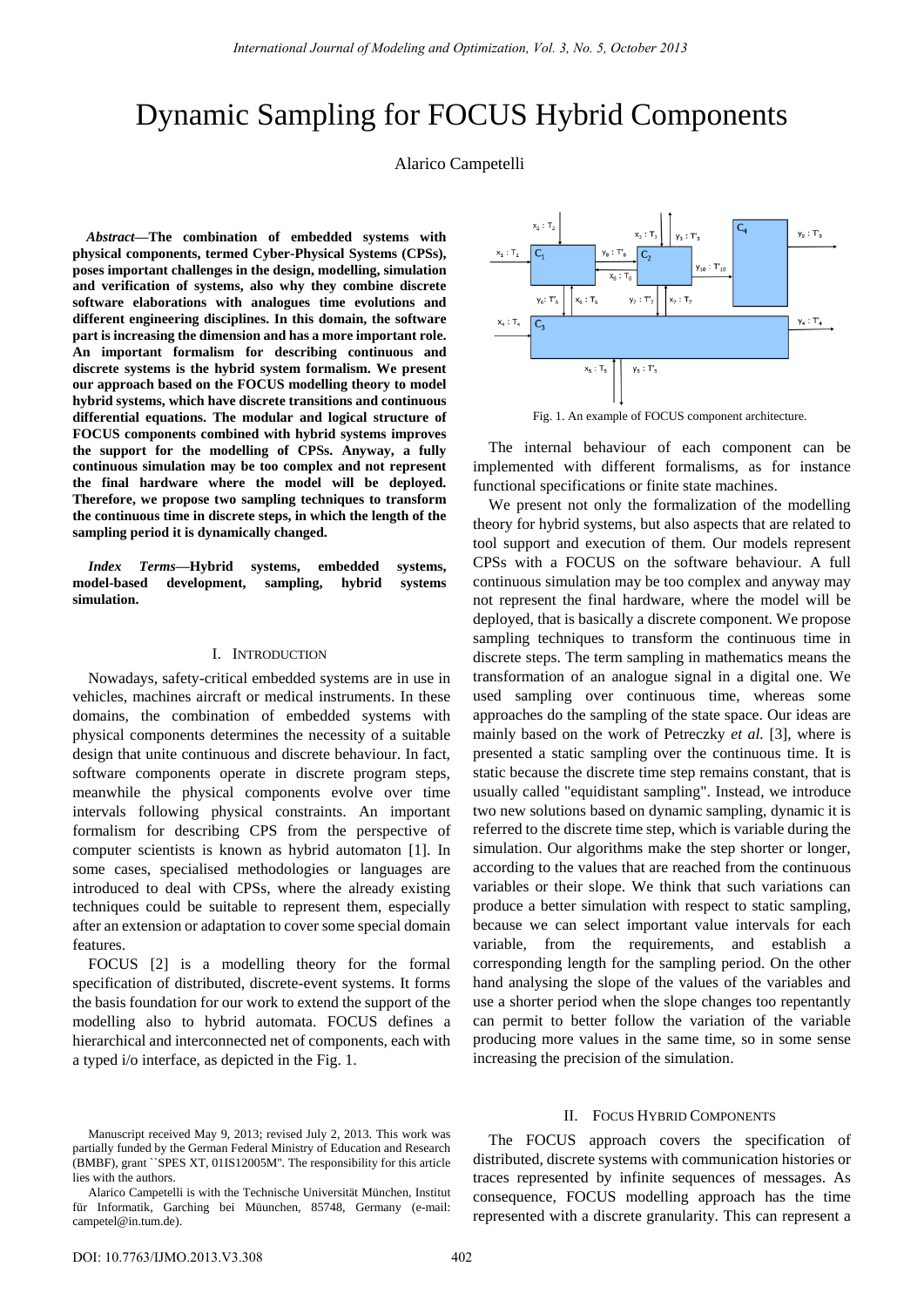limiting restriction for reactive systems, which interact in 6) A guard condition function  $G: E \to \mathsf{P}(V)$ . continuous real-time with physical components and their environment. Consequently, the system has to have continuous data types and to be able to provide an instrument to define the continuous evolution of such data types. Considering the discrete character of FOCUS models and the continuous dynamic of the hybrid automata, we define *hybrid components* based on dense streams [4]. The internal behavior of each hybrid component is implemented by a special version of hybrid automaton [2]. The channels are described with stream functions over continuous time.

**Definition 1 (Hybrid stream)**: Let M be the set of all messages (potentially infinite) and M\* a finite sequence of messages, a hybrid discrete stream x over M is described by the following total function:

$$
x:R_{+}\to M^{*}
$$

where as a hybrid continuous stream y over a set N of messages is:

$$
y: \mathsf{R}_{+} \to N
$$

We assign to each channel a data type by a function  $t: c \rightarrow T$ , where *c* is a channel and *T* is a set of types  $\tau \in T$ . *M* is the universe of all messages:

$$
M=\bigcup\{\tau:\tau\in T\}
$$

 We define now a hybrid component based on the definition of hybrid automata and our notion of component in FOCUS .

**Definition 2 (I/O Hybrid Component):** An I/O hybrid component is a tuple

$$
H = (\Sigma, Var,Init, I, O, Dom, E, f, G, R)
$$

- 1) A state space  $\Sigma = (Q \times V)$  where Q is a set of discrete states  $Q = \{q1, q2, ...\}$  and V a set of continuous states  $V \subseteq (M_1^*)^{R_+} \times ... \times (M_l^*)^{R_+} \times (M_{l+1})^{R_+} \times ... \times (M_n)^{R_n}$ to each element of *V* corresponds a hybrid stream as specified in Definition 1, that is associated to a variable in the set Var.
- 2) A set of initial states  $Init \subseteq \Sigma$ .
- 3) A set of input  $I \subseteq V$  and output  $O \subseteq V$  state space, respectively for input and output channels, whereas *Int*  $\subseteq$  *V* are the internal continuous state space and *Int<sub>d</sub>*  $\subseteq$  *V* the internal discrete state space both with no channels associated, any variable in Var can only be in one of these set.  $O_d \subseteq O$  and  $O_c \subseteq O$ , with  $O_c \cap O_d = \emptyset$  are respectively the continuous and discrete output state space, we denote with  $W = Int \cup O_c$  the set of internal and output state spaces.
- 4) A domain function  $Dom: Q \rightarrow P(V)$ .

A set of edges  $E \subseteq Q \times Q$  that represent the discrete state transition.

5) A vector field function  $f: Q \times V \to W$ .

7) A reset map function  $R: E \times V \to P(W \cup O_d)$  that represent with the vector field the continuous dynamics.

The set *V* of continuous state space is subdivided in internal variables, output and input subsets. Continuous states are defined considering each discrete state plus the *Dom* function, when the system is in one of these states the system evolves in the continuous space according to such function. From an initial state  $(q_0, v_0)$  the evolution of the system is guided from the differential equation over  $w \in W$ 

$$
\dot{w} = f(q_0, v)
$$

$$
v(0) = v_0
$$

and remain constant the discrete state *q*

$$
q(t)=q_0.
$$

If the actual state  $v$  remains in  $Dom(q_0)$  then the continuous elaboration is active and executed. A discrete transition to  $q_1$  is determined for the current value of  $v$ , when is in the guard  $G(q_0, q_1) \subseteq (M_1^*)^{\mathsf{R}_+} \times ... \times (M_l^*)^{\mathsf{R}_+} \times (M_{l+1})^{\mathsf{R}_+} \times ... \times (M_n^*)^{\mathsf{R}_+}$  of some edge  $(q_0, q_1) \in E$ . After a discrete transition the reset function sets some values in  $R((q_0, q_1), v) \subseteq (M_1^*)^R + \times ... \times (M_k^*)^R + \times (M_{k+1})^R + \times ... \times (M_m^*)^R +$  for the variables in  $W \cup O_d$  with  $m \leq n$ , this way the continuous evolution can be reset.

#### III. STATIC SAMPLING ARCHITECTURE

In communication/signal theory the term *sampling* indicates the operation to make an analogue signal to be a discrete signal. The sampling may be *periodic* if the period is constant, denoted as  $\Delta$ , and *variable* if the period is not constant, denoted  $\delta(n)$  with  $n \in \mathbb{N}_+$ . We build an approach based on the work in [4], where the authors apply a sampling approach to hybrid automata with a constant period, but we introduce a variable period. We define now the architecture of our sampling approach, defining the hybrid component and the controller. We start defining sequences of sampled values from a continuous stream, which represent the input or output data produced in the discretized architecture.

**Definition 3 (Sampled Stream):** Considering a finite set *M* where  $\perp \notin M$  and a finite or infinite timed sequence of elements of  $M$  associated to a continuous stream:

$$
s = (m_1, t_1)(m_2, t_2)...(m_k, t_k)...
$$

where  $0 \le t_1 < t_2 < \ldots < t_k < \ldots$ ,  $m_{i+1} \in M$  ( $m_{i+1} \in M^*$  if associated to a discrete stream),  $t_{i+1} \in \mathsf{R}_{+}$  for  $i \in \mathsf{N}$ ,  $i < |s|$ . The sequence  $s$  may be infinite or finite and we associate a continuous stream  $x$  as specified in Definition 1 to a sampled sequence: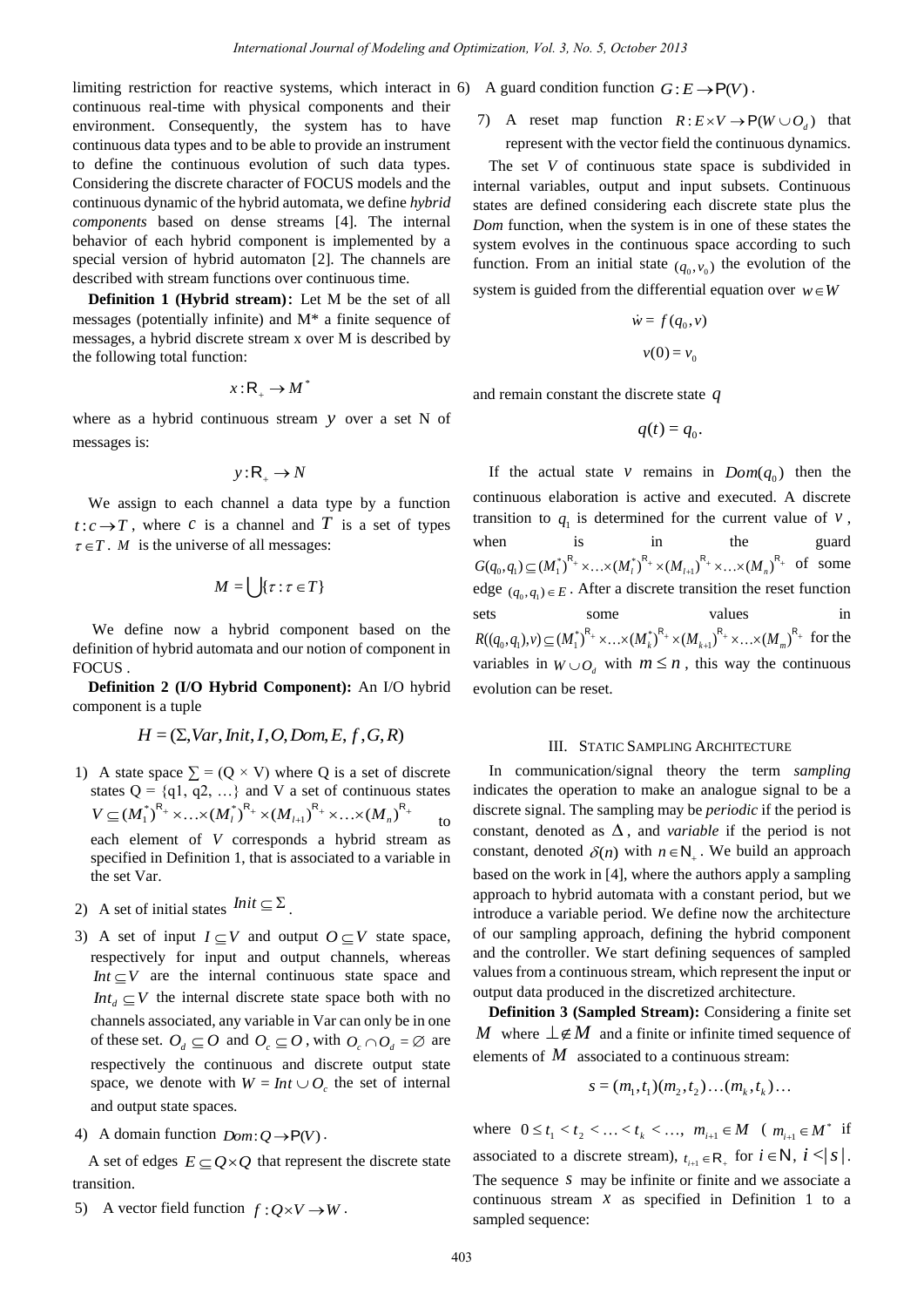$$
\alpha : t \in \mathsf{R}_{+} \mapsto \begin{cases} m_{i+1} \in M & \text{if } t = t_{i+1} \text{ for some } i \in \mathsf{N} \\ (m_{i+1} \in M^* \text{ if discrete stream}) \\ \perp & otherwise \end{cases} \tag{1}
$$

This time-event function  $\alpha$  returns at each time instance values of the message set M and  $\perp$  in case of absence of messages. We denote with  $S_M$  the set of all such sampled streams. We define now the architecture of our sampling approach, defining the hybrid component and the controller.

**Definition 4 (Sampled Hybrid Component):** A hybrid sampled i/o hybrid component corresponding to the i/o hybrid component *H* is the following map  $v_H: S_{N_1} \times ... \times S_{N_n} \rightarrow S_{M_1} \times ... \times S_{M_m}$ 



Fig. 2. Sampling architecture for hybrid components.

**Definition 5 (Hybrid Controller):** A hybrid controller is a map

$$
\mathsf{C}\!:\!\mathsf{S}_{M_1}\!\times\!\ldots\!\times\!\mathsf{S}_{M_m}\!\to\!\mathsf{S}_{N_1}\!\times\!\ldots\!\times\!\mathsf{S}_{N_n}
$$

where the  $N_i$  and  $M_i$  are respectively the input and output message sets for i/o channels of *H* .

The set of outputs that arrive to the controller are received at sampling intervals, so the controller is activated at a sampling rate  $\Delta > 0$  and provides the corresponding input for the next sampled period. We have a representation of the i/o sampled component and its controller in Fig. 2, where the symbols  $I_{\text{A}}$  and  $O_{\text{A}}$  indicates the sampled i/o streams deduced from the streams specified in Definition 3.

## IV. DYNAMIC SAMPLING ALGORITHMS

We introduce in this section our approach based on a variable period. The basic idea is to adapt the length of the period, in the sampled architecture, to the necessary precision for the elaboration of the values produced from the differential equations and therefore for the continuous output of the component. At the beginning the period is set to the maximum value  $d_0$ .

The first approach is based on the calculation of the slope for the functions defined by differential equations and a correspondent acceptance value for it. The sampling is considered stable if the slope is smaller or equal than acceptance value. As shown in Fig. 3, when the slope

between the value at time  $t_2$  and at the actual time  $t_3$  is not in the acceptance value, the period is halved. At time  $t<sub>9</sub>$ since the slope was in the acceptance value for a period of time greater to the stabilization time the period is again doubled, until eventually the maximum value. In this architecture we associate a hybrid component  $H$  to the dynamic sampling controller  $C_H$ .

Definition 6 (Period variation based on the slope): Given a hybrid component  $H$  , a set of acceptance values  $L_i$  and a set of stabilization times  $s_i$ , with  $0 \le i \le |W|$  we define the dynamic variation of the period as follows: we calculate the slope from the second step at time  $t = 2d_0$  and consequently for the following steps. The evolution of the system is guided from the differential equation over the variable in  $w \in W$ , that is  $\dot{w} = f(q, v)$ , where  $(q, v)$  is the actual state and  $\delta(n-1)$  is the actual period of the component H for the  $n$ -step of elaboration. At the elaboration step  $n$  for each variable  $w \in W$  we use the precedent value of *w* at the computation step  $n-1$  to compute the slope:

$$
slope(w,n) = \frac{w(n) - w(n-1)}{\delta(n-1)}
$$

We update the period for the next computation step only if the slope is greater than the acceptance value  $L_w$  or was in such interval for the stabilization time  $S_w$  and the slope is not the maximum value  $d_0$ . This control is done for each variables  $w \in W$  and at the end is chosen for the component the shortest value for the period. The map  $\delta$  is so inductively defined, for an initial state  $(q_0, v_0)$  the map is set for the first step of elaboration to the maximum value  $d_0$ :

$$
\delta(0) = d_0
$$

$$
w_{(i)} = \begin{cases} \n\delta(i)/2 & \text{if } |\text{slope}(w,i)| > L_w \\
\delta(i) \times 2 & \text{if } (|\text{slope}(w,i)| \le L_w \land |\text{slope}(w,i-1)|) \\
& \le L_w \land \dots \land |\text{slope}(w,i-k)| \le L_w \quad (2) \\
& \land (\delta(i) + \delta(i-1) + \dots + \delta(i-k) \ge S_w) \\
& \land \delta(i-1) < d_0 \quad \text{with } k \le i \\
& \delta(i) & \text{otherwise}\n\end{cases}
$$

$$
\delta(i+1) = min\{w_{\delta_{i+1}} \mid w \in W\}
$$

Acceptance values and stabilization periods for the continuous variables has to be based on the range of values that the variables reach in the elaboration. The acceptance value of the slope for a variable is in fact related to the values assumed from the variable. If a variable has a relative small interval of values, the slope should also be not too big, in order to follow the fluctuations with a finer production of values.

We consider the variables independently from the actual differential equation associated to the actual state. In this way when a transition is taken and the variable can obtain a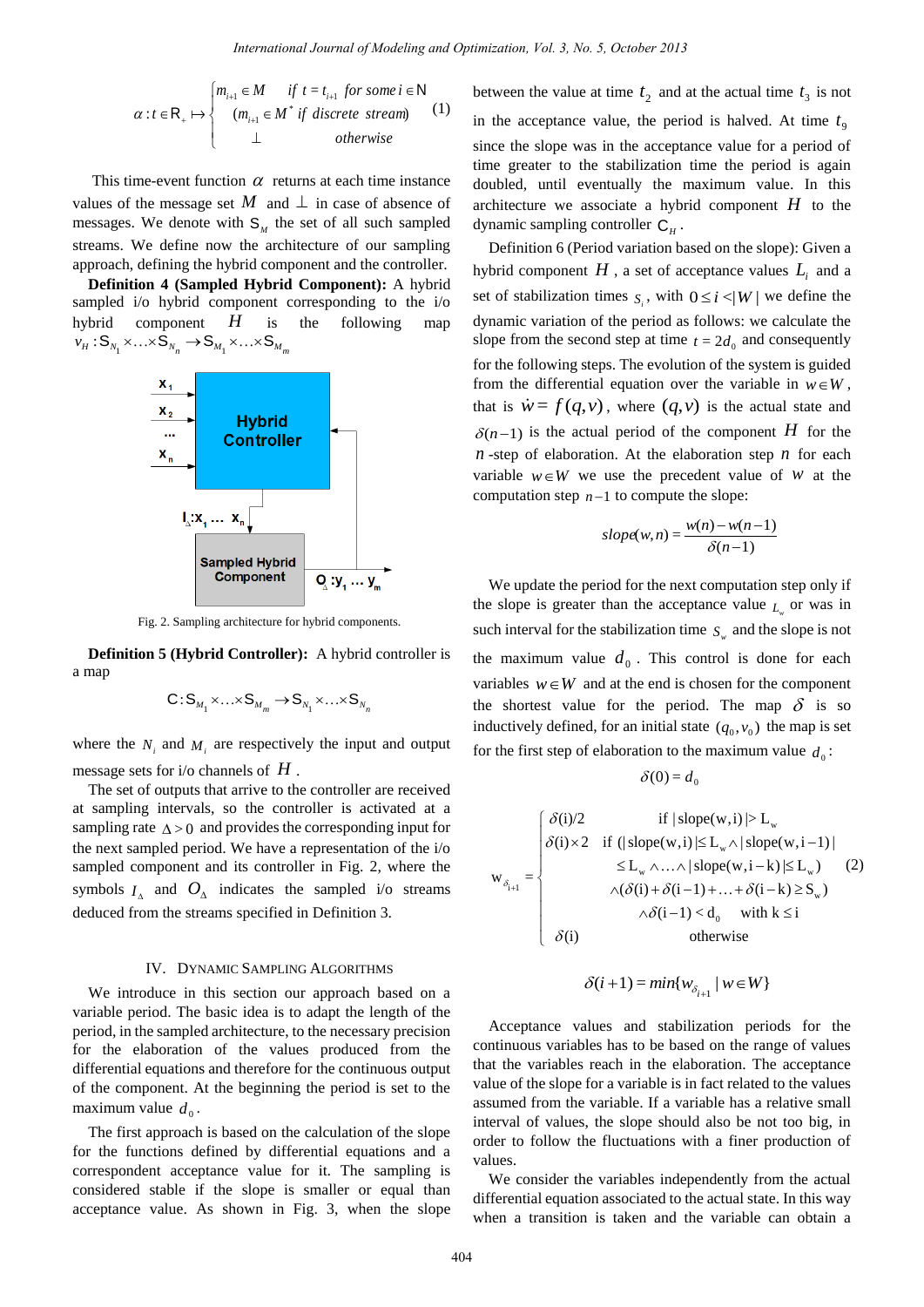different differential equation, the change of values can also determine a high slope with the precedent value. Therefore, when the state is changed probably the slope determines a change in a smaller period, and then there is a higher production of values. A change in the state is normally a change in the modus of the system, so a better precision can guarantee a reactive simulation.



The second idea for the period variation is conceived around predefined value intervals, said critical. Basically during the simulation of the hybrid component, the period varies according with the current values of the variables in *W* , respect to predefined critical intervals, as depicted in Fig. 4.



Fig. 4. Period variation based on the critical intervals.

If the value of a variable is in a critical interval and the actual period is greater than the acceptance period associated to the interval, then the period is set to this value, as for instance from the step at time  $t_4$  and  $t_{10}$ . On the other hand if the value of a variable is no more in a critical interval, then the period is set again to the maximum value  $d_0$ , as at time  $t_7$ . The period value for the next computation step is calculated as said for each output or internal variable, and finally will be chosen the minimum period between the values elaborated for each variable.

Definition 7 (Period variation based on intervals): Given a hybrid component  $H$  , a set of critical intervals  $K_i$  and a set of period times  $P_i \in \mathbb{R}_+$ , with  $0 \leq i \leq |W|$ , we build the dynamic variation of the period as follow. For the initial states as for instance  $(q_0, v_0)$  the period is set to the maximum value  $d_0$ , from the second step of elaboration (at time  $t = 2d_0$ ) starts the dynamic choice of the period. The evolution of the system is guided from the differential

equation over the variable in  $w \in W$ , that is  $\dot{w} = f(q, v)$ , where  $(q, v)$  is the actual state.

The modification of the actual period is made analysing the actual value of the variables in  $W$ , that is if a variable  $W$ is in a critical interval  $K_w$ , then the corresponding  $P_w$ acceptance period is the necessary value of *w* for the period. It is finally chosen the minimum acceptance period between the variables that are in a critical interval. The period map  $\delta$ is inductively over the elaboration steps as follow determined:

 $\delta(0) = d_0$ 

$$
w_{\delta_{i+1}} = \begin{cases} P_w & \text{if } w(i) \in K_w \\ \delta(i) & \text{otherwise} \end{cases}
$$
  

$$
\delta(i+1) = \min\{w_{\delta_{i+1}} \mid w \in W\}
$$
 (3)

Critical intervals have to be established before the execution of the sampled hybrid components and they should have appropriate sampling period, said acceptance periods. These information is strictly bound to the needs and real-time restrictions of the variables, therefore they can be delineated from the formal requirements of each variable of the systems or from the modelled hybrid component considering the implementation behaviours.

#### V. CONCLUSION AND FUTURE WORK

We presented an approach that comprises modelling and simulation of hybrid systems. The presentation of our results starts with Focus theory fundamentals, based on these modelling structure we developed our notion of hybrid component and then we propose two dynamic sampling solutions. These solutions consider the values reached from the variables and adapt the period of the sampling, in order to follow sudden variations or critical intervals reached from the variables. Focus theory is supported and implemented in the modelling tool Auto Focus 3[5], developed at our research group and specialized for reactive and discrete embedded systems, it integrates specification and verification tightly into the model-based development process, based on the model checker NuSMV [6].

We aim to implement hybrid components, the algorithms for their sampling and their formal verification in Auto Focus 3. Through these verification techniques may be also useful for the sampling algorithms, checking value invariants of the possible value ranges reached from the variables and so deriving congruent slope acceptance values. Finally, we plan to conduct more case studies with industrial partners involved in the automotive and embedded system domain, in common research projects.

## ACKNOWLEDGMENT

I would like to thank Mario Gleirscher and Maximilian Junker, who provided valuable comments during the elaboration of the research presented in this work.